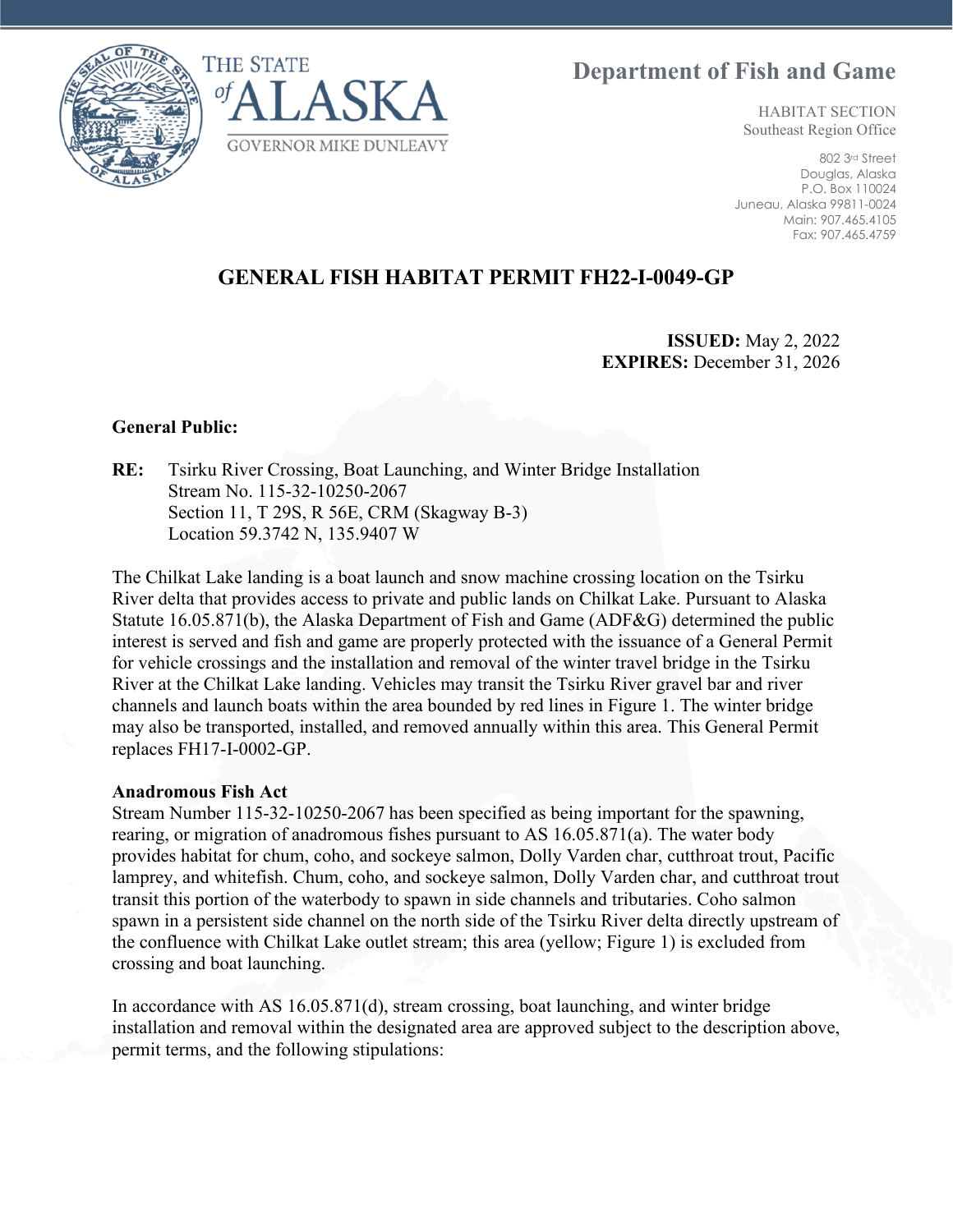- 1. Vehicle operations in the river shall be limited to that necessary to safely cross and launch in the most direct manner.
- 2. Vehicles may not be refueled or serviced below the ordinary high water mark of the river.
- 3. Equipment leaking fuel, hydraulic fluid, or other pollutants shall not be operated below the ordinary high water mark of the river.
- 4. The streambed and streambanks shall not be altered or disturbed to facilitate stream crossings.

## **Permit Terms**

This letter constitutes a permit issued under the authority of AS 16.05.871. Please be advised that this determination applies only to Habitat Section regulated activities; other agencies also may have jurisdiction under their respective authorities. This determination does not relieve you of your responsibility to secure other state, federal, or local permits. You are still required to comply with all other applicable laws.

The vehicle owner and operator (permittee), or the legal guardian of minor dependents, is responsible for the actions of contractors, agents, or other persons who participate in the approved activity. Prior to engaging in any activity that significantly deviates from this approval, the responsible party shall notify the Habitat Section and obtain written approval in the form of an individual permit. Any action taken by the permittee or agent of the permittee that increases the activity's overall scope or that negates, alters, or minimizes the intent or effectiveness of any stipulation contained in this permit will be deemed a significant deviation from the approved activity. The final determination as to the significance of any deviation and the need for an individual permit is a Habitat Section responsibility. Therefore, it is recommended that Habitat Section be consulted immediately when a deviation from the approved activity is being considered.

In addition to the penalties provided by law, this permit may be terminated or revoked for failure to comply with its provisions or failure to comply with applicable statutes and regulations. You shall mitigate any adverse effect upon fish or wildlife, their habitats, or any restriction or interference with public use that the commissioner determines was a direct result of your failure to comply with this permit or any applicable law.

You shall indemnify, save harmless, and defend the department, its agents, and its employees from any and all claims, actions, or liabilities for injuries or damages sustained by any person or property arising directly or indirectly from permitted activities or your performance under this permit. However, this provision has no effect if, and only if, the sole proximate cause of the injury is the department's negligence.

You may appeal this permit decision relating to AS 16.05.871 in accordance with the provisions of AS 44.62.330–630 by requesting a hearing under AS 44.62.370.

Please direct questions about this permit to Habitat Biologist Greg Albrecht at (907) 465-6384 or greg.albrecht@alaska.gov.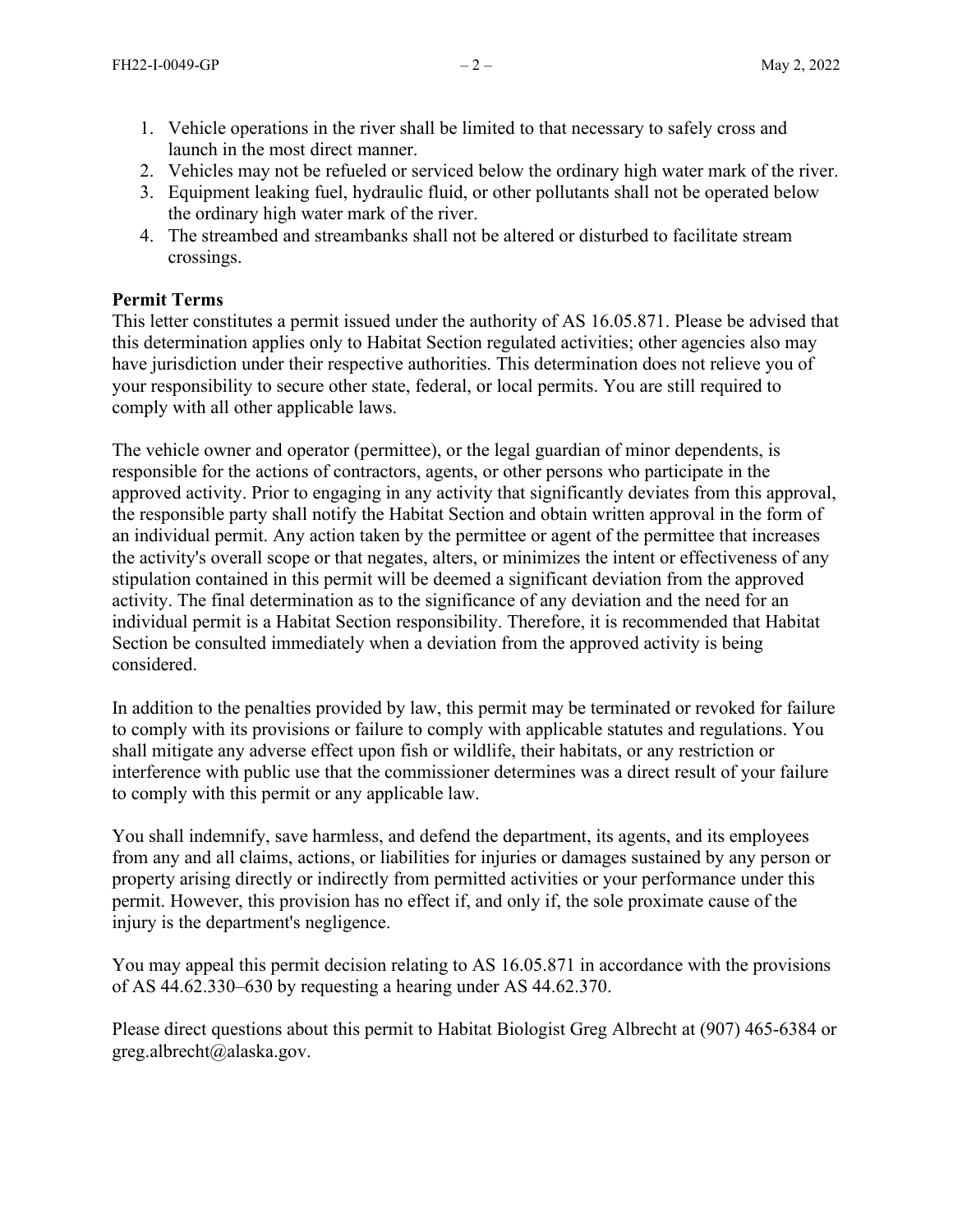Sincerely, Doug Vincent-Lang Commissioner

Kate Kanouse

By: Kate Kanouse Regional Supervisor

Email cc:

Al Ott, ADF&G Habitat, Fairbanks ADF&G Habitat Staff, Douglas Rich Chapell, ADF&G SF, Haines Nicole Zeiser, ADF&G CF, Haines Roy Churchwell, ADF&G WC, Douglas Preston Kroes, DNR ASP, Juneau Greg Palmieri, DNR DOF, Haines Ben Soiseth, USACE, Soldotna Andy Stevens, USFWS, Anchorage Habitat Conservation Division, NMFS, Juneau Sgt. Robert Welch, DPS/AWT, Juneau State Trooper Colin Nemec, DPS AWT, Haines